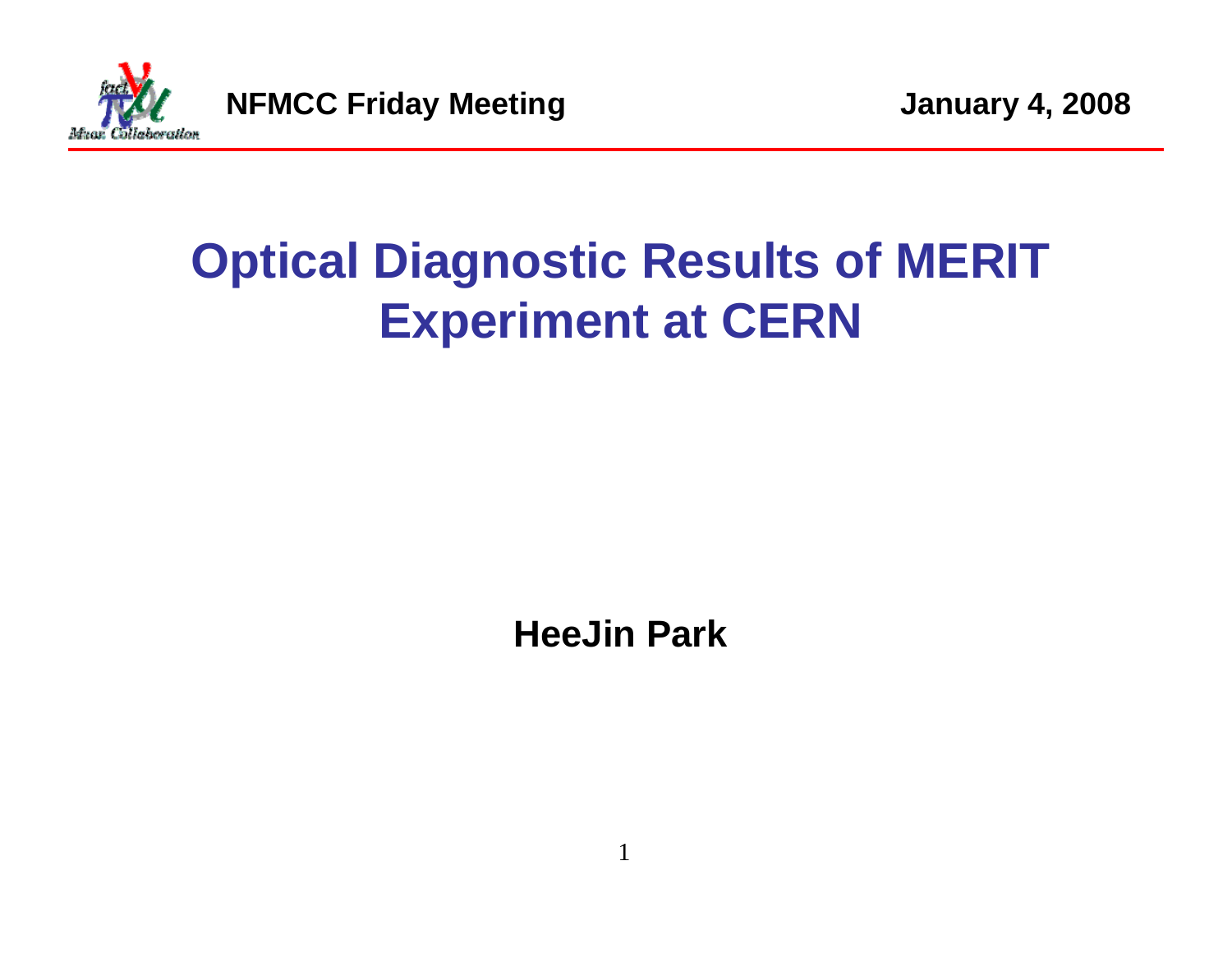

#### **Total 360 beam shots performed.**

**Images for 260 beam shots are collected.**

**MERIT beam shot summary website,** 

**http://www.hep.princeton.edu/~mcdonald/mumu/target/hkirk/MERIT\_Beam\_Program\_110607.pdf**

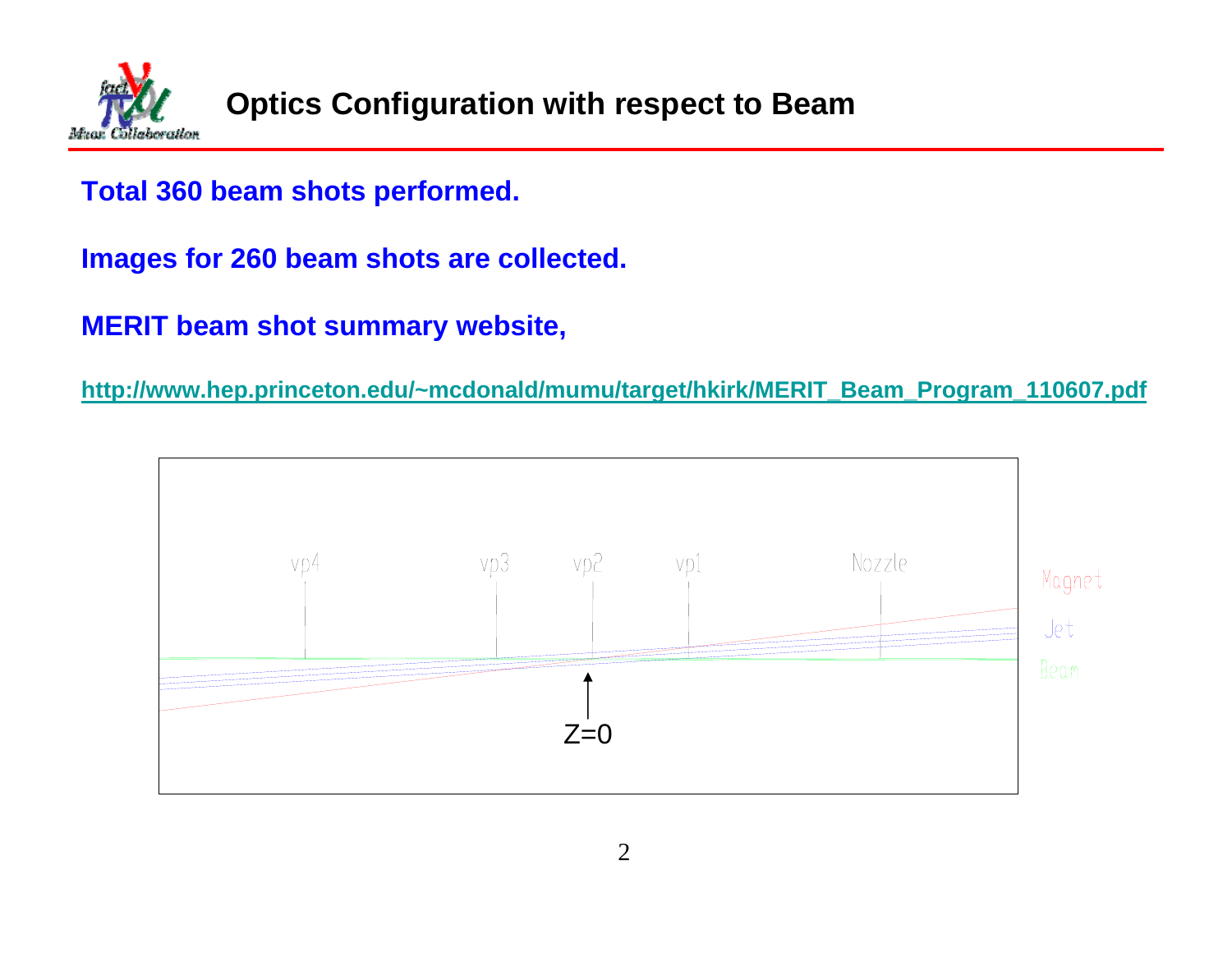

**0T, 8TP 5T, 16TP 10T, 12TP**





**0T, 4TP 5T, 16TP 10T, 20TP**





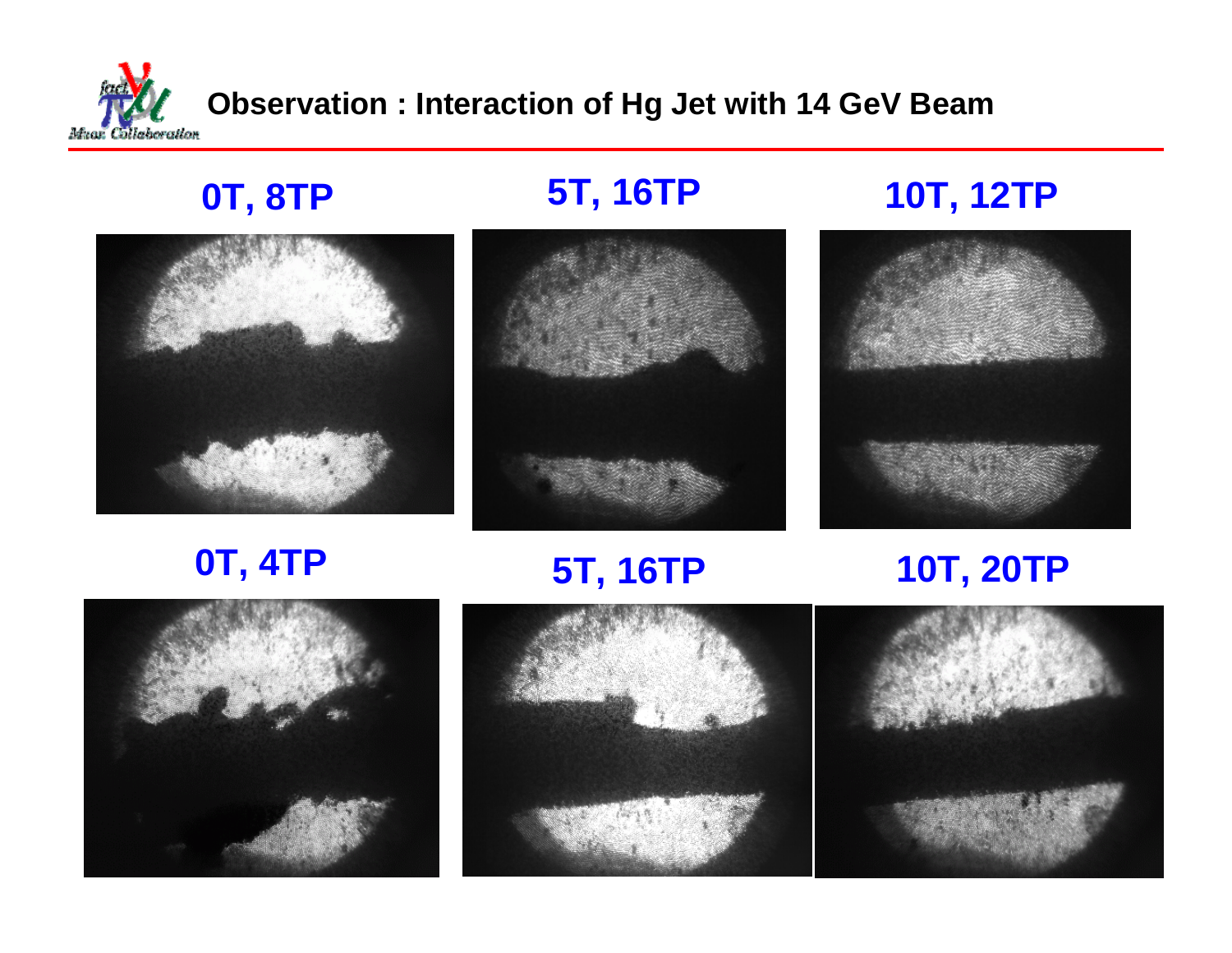

## **3.8TP, 10T V = 24 m/s**



**6TP, 5T**

 $t=0$ 



t=0.150 ms **V = 47 m/s**



t=0.175 ms t=0.375 ms





 $t=0$ 





 $t=0.050$  ms  $t=0.175$  ms  $t=0.375$  ms

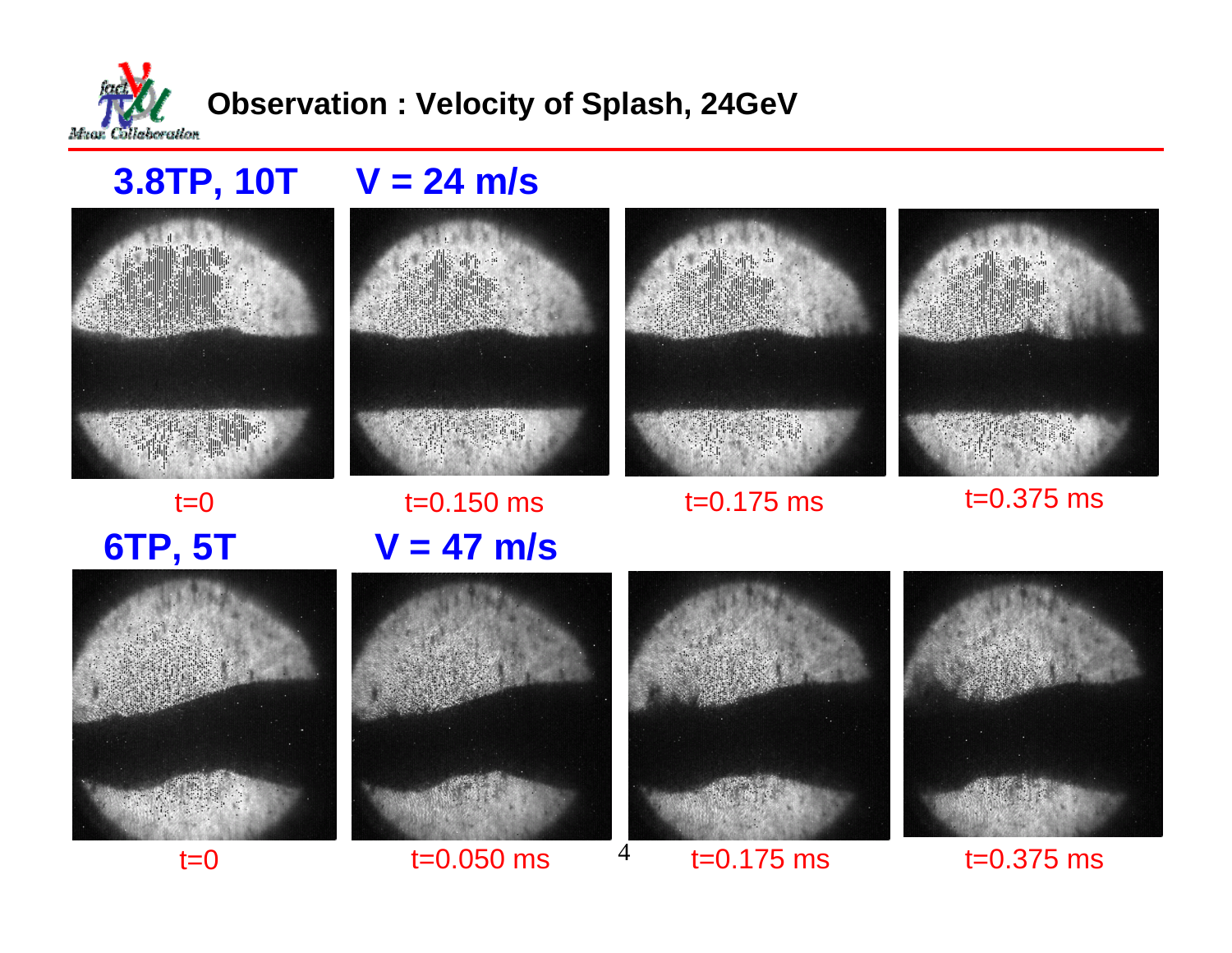

## **10TP, 10T V = 54 m/s**





### t=0.175 ms t=0.375 ms t=0.075 ms **V = 65 m/s**











 $t=0.050 \text{ ms}$   $5$   $t=0.175 \text{ ms}$   $t=0.375 \text{ ms}$ 

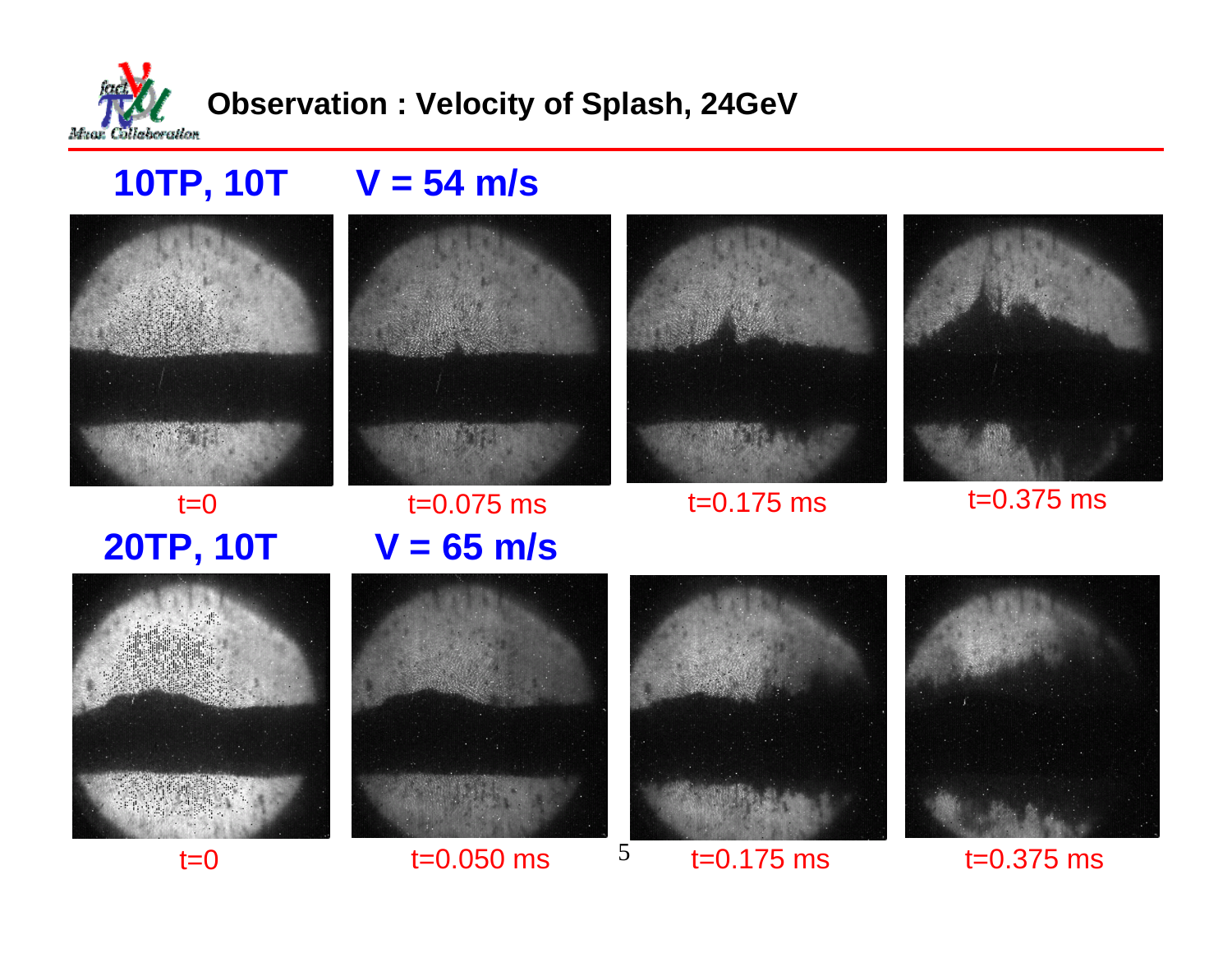

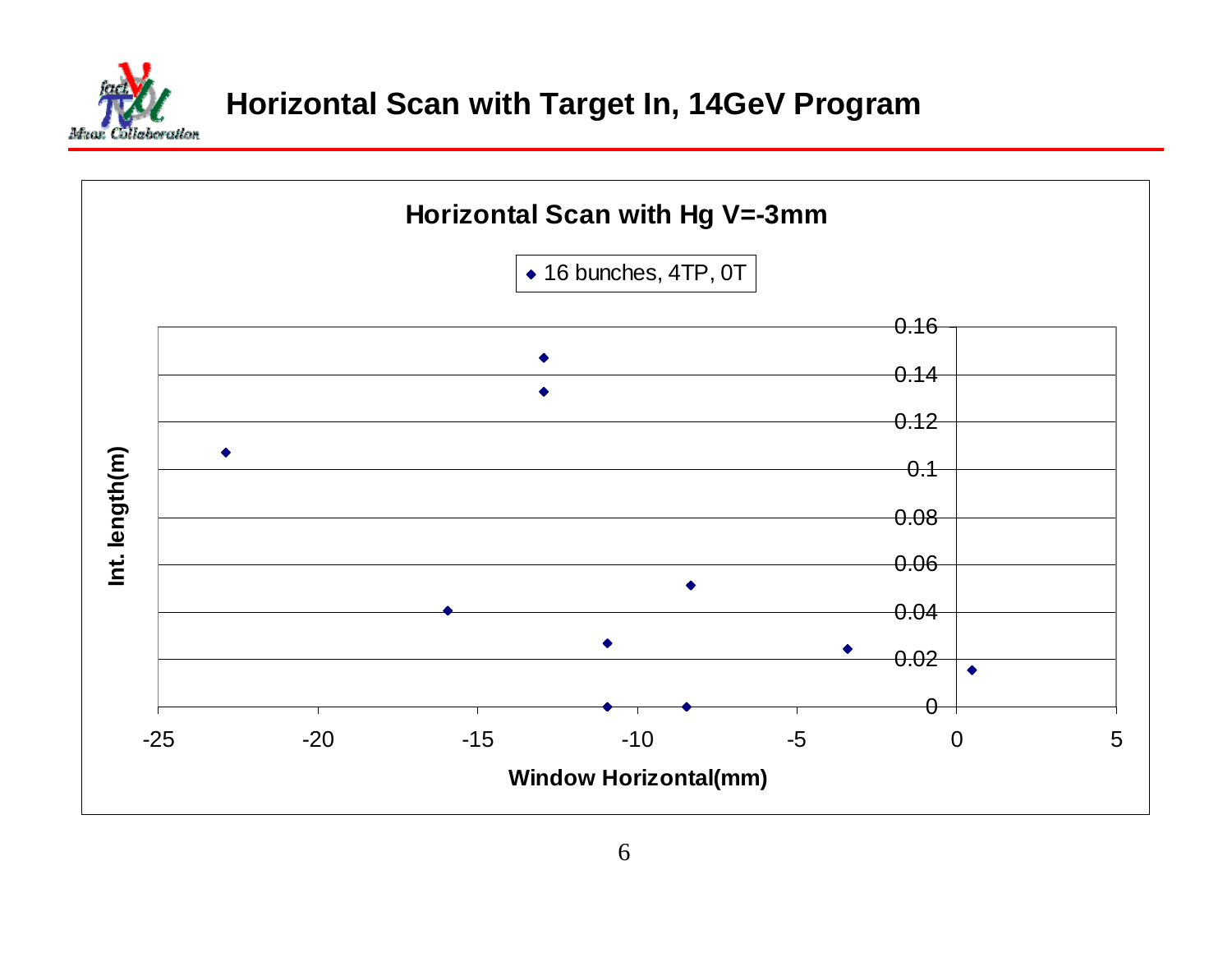

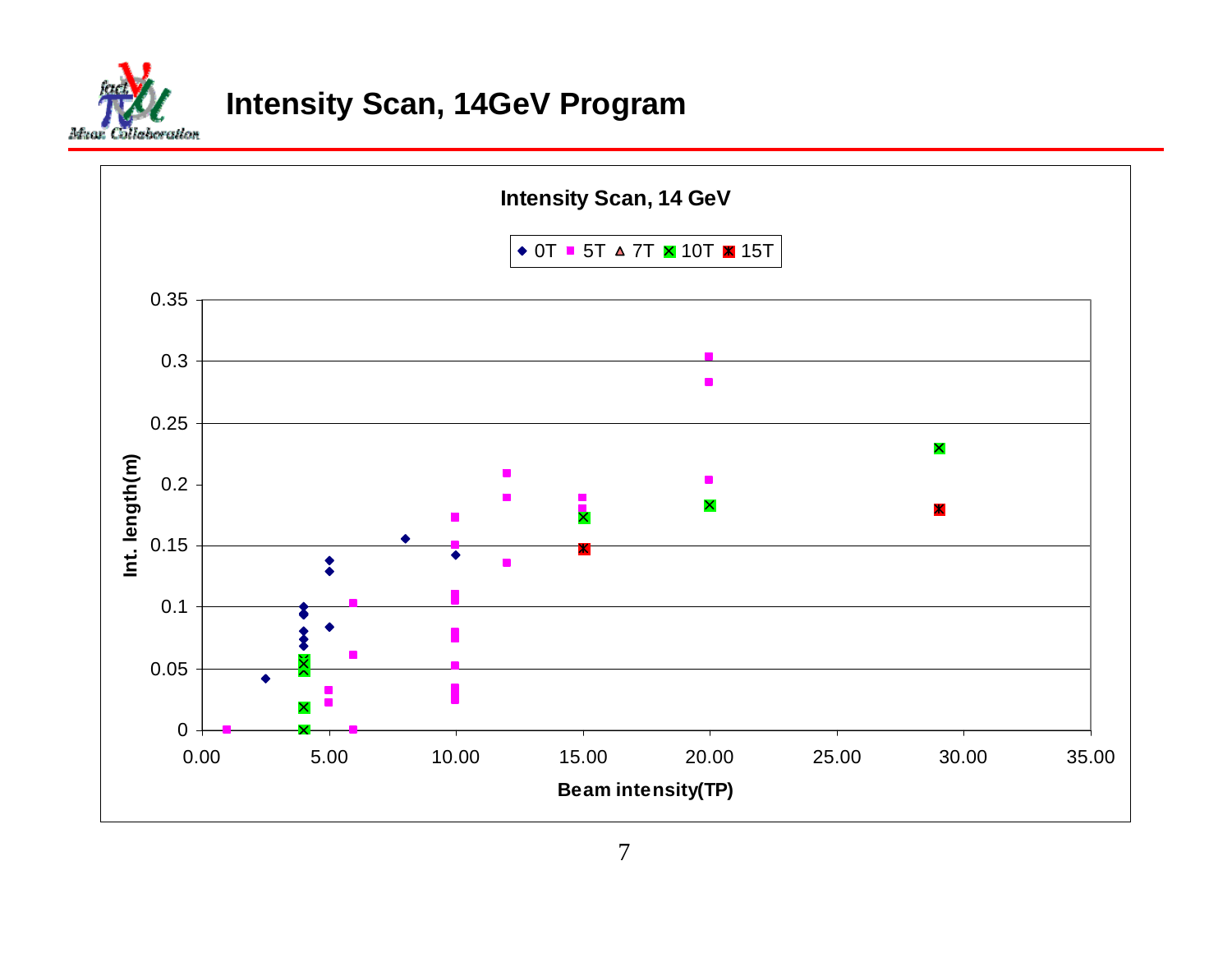

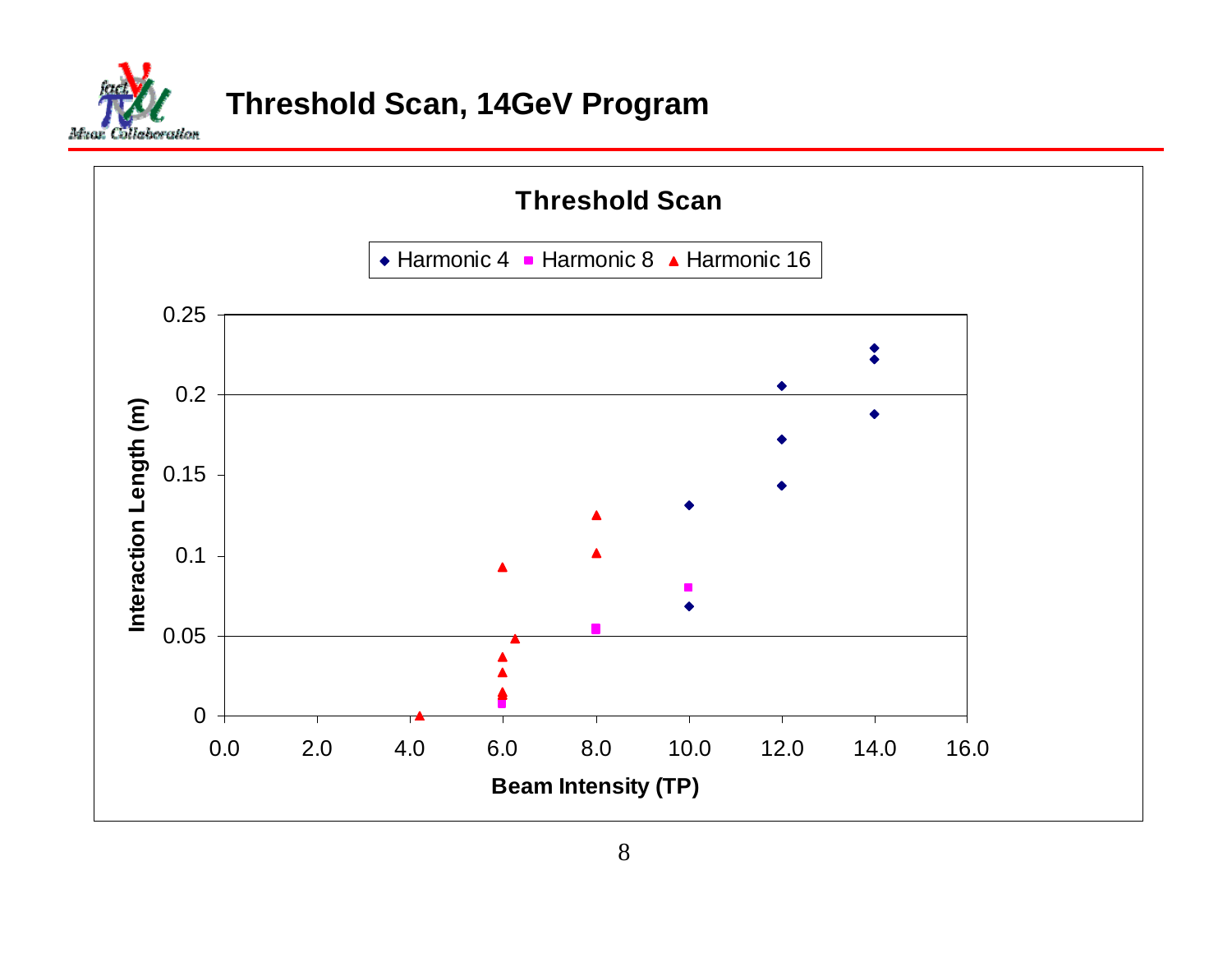

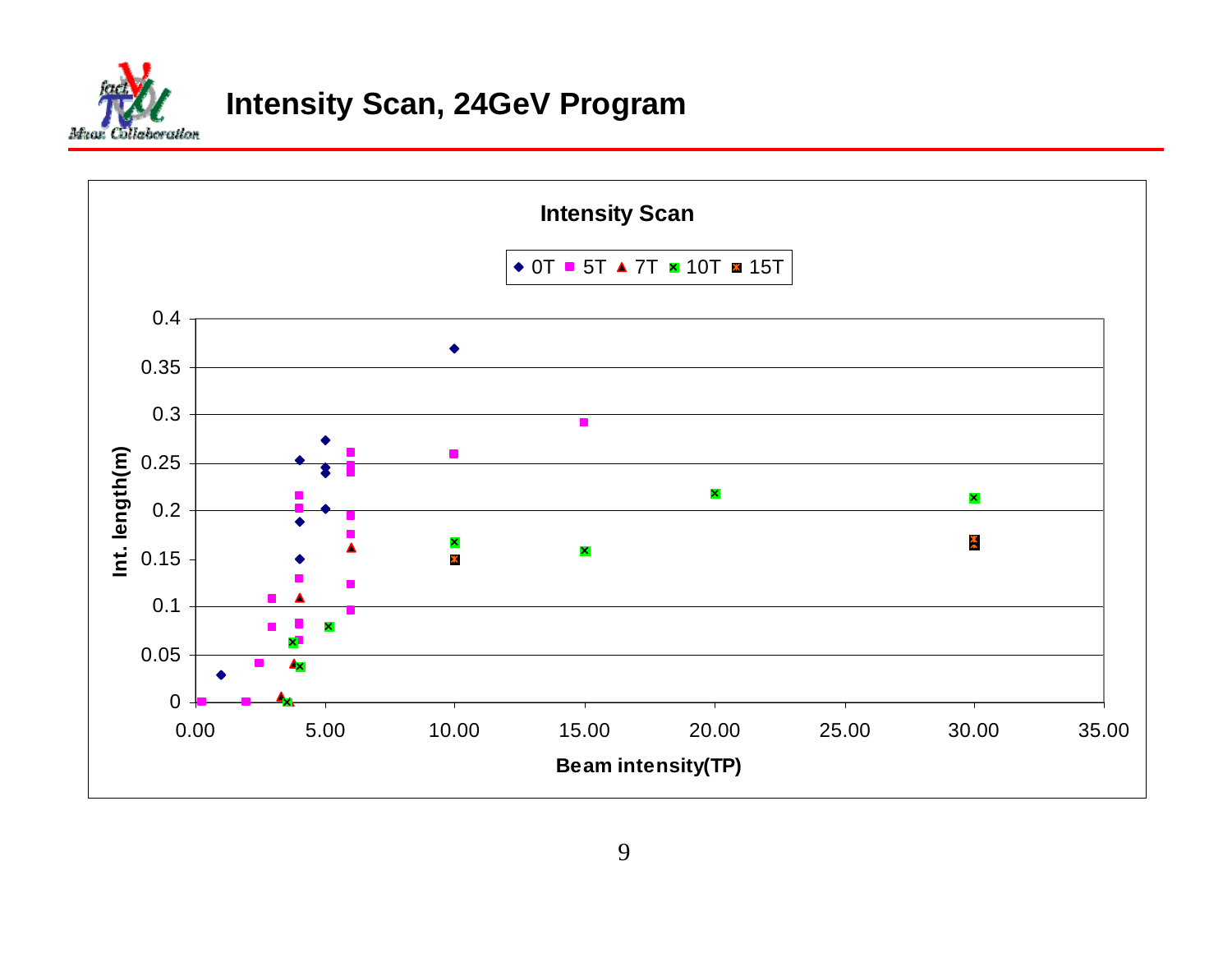